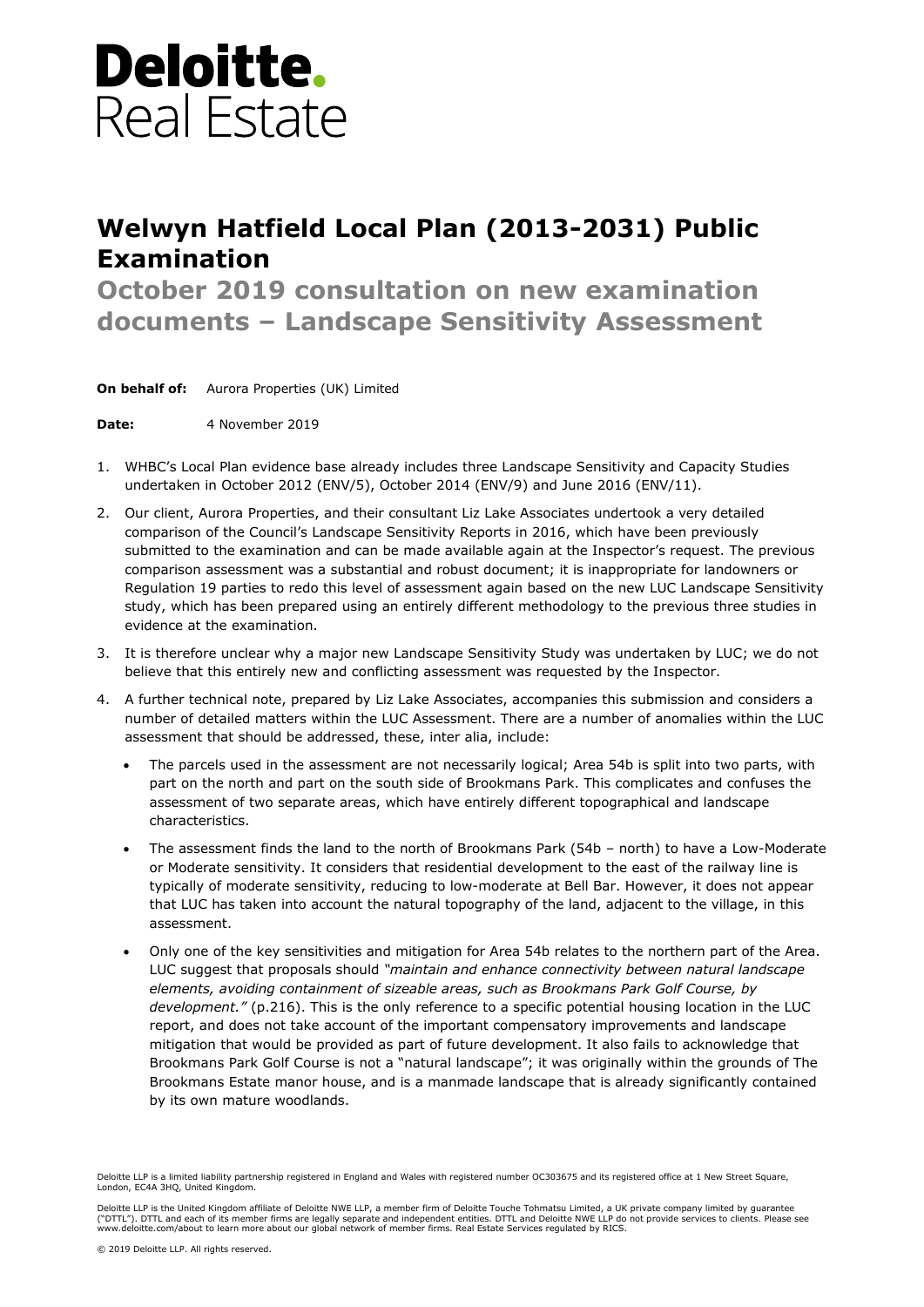

## *Compensatory improvements*

- 5. In July 2019, MHCLG updated the Planning Practice Guidance to introduce specific compensatory improvements to offset the removal of land from the Green Belt. These are important considerations for the consultation on both the Landscape Sensitivity Document and the Green Gap Assessment.
- 6. These comprehensive improvements are set out in the accompanying Liz Lake Associates plan, and include:

| <b>Planning Practice</b>                                                                                                           | <b>Brookmans Park, BrP12 enhancement</b>                                                                                                                                                                                                                                                                                                                                                                                                                                                                                                                                |
|------------------------------------------------------------------------------------------------------------------------------------|-------------------------------------------------------------------------------------------------------------------------------------------------------------------------------------------------------------------------------------------------------------------------------------------------------------------------------------------------------------------------------------------------------------------------------------------------------------------------------------------------------------------------------------------------------------------------|
| <b>Guidance example</b>                                                                                                            |                                                                                                                                                                                                                                                                                                                                                                                                                                                                                                                                                                         |
| <b>New or enhanced</b><br>green infrastructure                                                                                     | The extensive area of open grassland and isolated mature oak<br>$\bullet$<br>specimens will be retained and enhanced to create a diverse habitat<br>of value and informal recreational space. A mosaic of new habitats<br>will be created to optimise the wildlife value of the area.                                                                                                                                                                                                                                                                                   |
|                                                                                                                                    | The existing grassland would be enhanced to increase floristic<br>$\bullet$<br>diversity and promote complementary areas of damp and neutral /<br>acidic grassland.                                                                                                                                                                                                                                                                                                                                                                                                     |
|                                                                                                                                    | The majority of the existing grassland on the north and south of the<br>$\bullet$<br>Legg would be subject to an ongoing agricultural management<br>regime including hay cropping and grazing, to optimise the botanical<br>value of the grassland.                                                                                                                                                                                                                                                                                                                     |
|                                                                                                                                    | Planting within and around the proposed residential development<br>$\bullet$<br>area would include groups of native flowering and fruiting trees and<br>shrubs of specific value to invertebrates, breeding birds and bats.<br>These new habitats, along with retained / enhanced areas of<br>grassland, would help to screen and sub-divide the development, to<br>integrate it into the surrounding partially wooded landscape and to<br>optimise ecological connectivity, through creating new green links<br>and habitat of intrinsic value to a range of wildlife. |
| <b>Woodland planting</b>                                                                                                           | A programme of conservation management to Peplin's Wood and<br>$\bullet$<br>The Legg will be implemented, connecting areas of ancient woodland<br>and Local Wildlife Sites.                                                                                                                                                                                                                                                                                                                                                                                             |
|                                                                                                                                    | A phased programme of thinning and coppicing is proposed to<br>$\bullet$<br>enhance the species, age and structural diversity of the woodland<br>and encourage the regeneration of a characteristic woodland flora.<br>The existing inappropriate trees and shrubs (including poplar,<br>sycamore and laurel) would be removed as would the fly tipping.                                                                                                                                                                                                                |
|                                                                                                                                    | A 15m buffer strip will be provided adjacent to the ancient woodland<br>$\bullet$<br>within the development area managed to provide a linear woodland<br>edge habitat including some native tree and shrub planting, to boost<br>natural regeneration, within a mosaic of grassland communities. The<br>resulting graded shrubby and tall grass / herb woodland edge will be<br>of undoubted benefit to invertebrates, breeding birds, bats, other<br>small mammals, herptiles and other wildlife.                                                                      |
| <b>Landscape and visual</b><br>enhancements<br>(beyond those<br>needed to mitigate<br>the immediate<br>impacts of the<br>proposal) | A 15m buffer strip will be provided adjacent to the ancient woodland<br>$\bullet$<br>within the development area managed to provide a linear woodland<br>edge habitat including some native tree and shrub planting, to boost<br>natural regeneration, within a mosaic of grassland communities.                                                                                                                                                                                                                                                                        |
|                                                                                                                                    | The hedgerows are to be reinforced to provide a substantial native<br>$\bullet$<br>tree belt linking the ancient woodland habitats to provide a valuable<br>wildlife link for bats, great crested newts, reptiles and other<br>protected and notable species, including a range of characteristic<br>woodland birds.                                                                                                                                                                                                                                                    |
| <b>Improvements to</b><br>biodiversity, habitat                                                                                    | Implement a programme of conservation management to Peplin's<br>$\bullet$<br>Wood and The Legg, the connecting areas of ancient woodland and                                                                                                                                                                                                                                                                                                                                                                                                                            |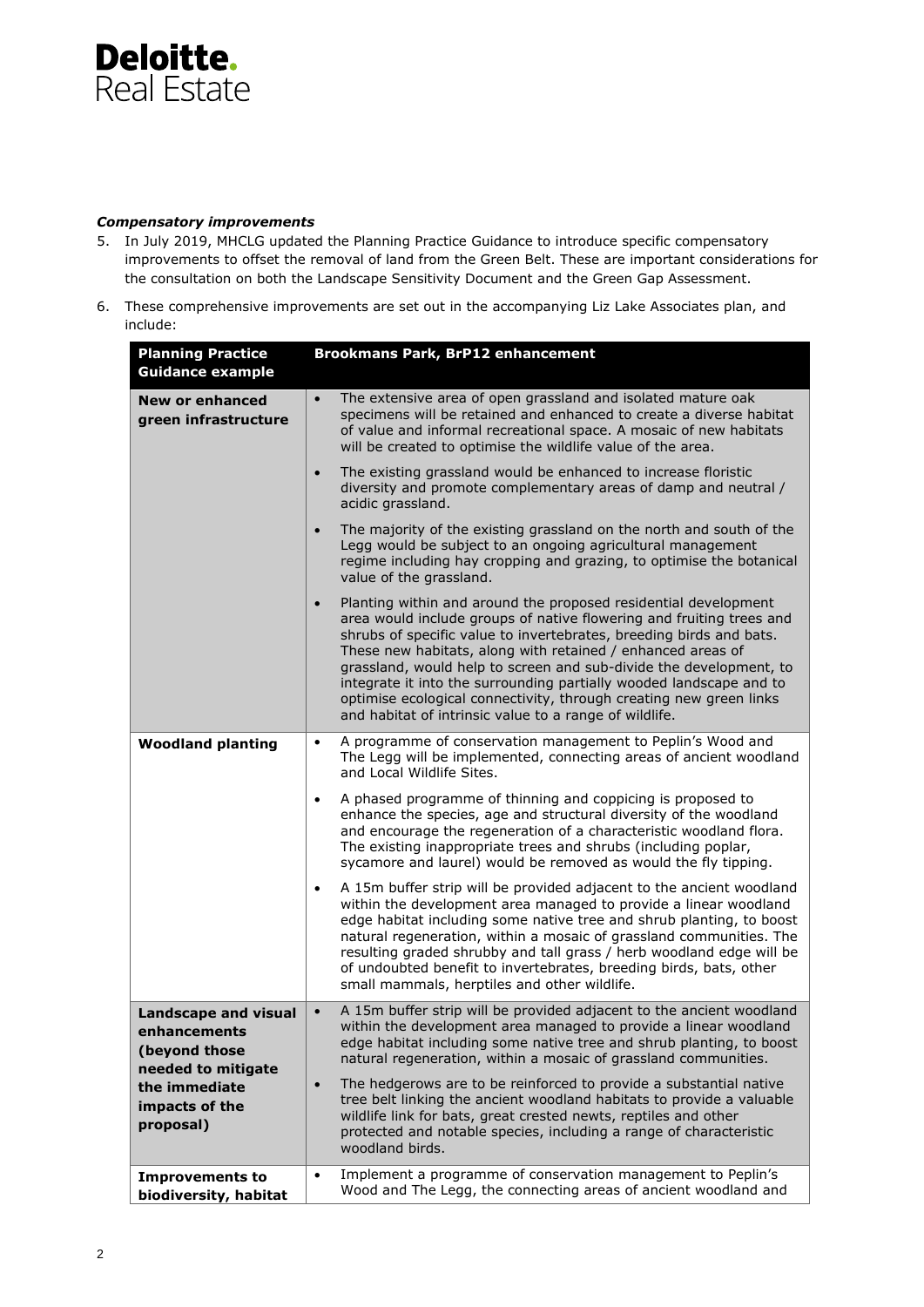## **Deloitte.** Real Estate

| <b>Planning Practice</b><br><b>Guidance example</b>                                                      | <b>Brookmans Park, BrP12 enhancement</b>                                                                                                                                                                                                                                                                             |
|----------------------------------------------------------------------------------------------------------|----------------------------------------------------------------------------------------------------------------------------------------------------------------------------------------------------------------------------------------------------------------------------------------------------------------------|
| connectivity and<br>natural capital                                                                      | Local Wildlife Sites.                                                                                                                                                                                                                                                                                                |
|                                                                                                          | Ponds located in the ancient woodland, which are currently heavily<br>$\bullet$<br>silted and of low ecological value, are to be restored to provide<br>suitable open habitat for a range of aquatic flora and flora, including<br>great crested newts, which are found in nearby ponds.                             |
|                                                                                                          | The hedgerows are to be reinforced to provide a substantial native<br>$\bullet$<br>tree belt linking the ancient woodland habitats to provide a valuable<br>wildlife link for bats, great crested newts, reptiles and other<br>protected and notable species, including a range of characteristic<br>woodland birds. |
|                                                                                                          | New ponds / SuDs to be created on the site. These would be<br>$\bullet$<br>specifically designed to optimise their potential for wildlife and would<br>be planted with locally indigenous marginal and emergent aguatic<br>plants, to encourage use by typical wetland insects, breeding birds<br>and amphibians.    |
| <b>New or enhanced</b><br>walking and cycle<br>routes                                                    | 7. Public access would be permitted via new routes to be created in<br>strategic parts of the woodland, these routes and proposed new<br>glades would increase the diversity of habitats within the woodland.                                                                                                        |
| <b>Improved access to</b><br>new, enhanced or<br>existing recreational<br>and playing field<br>provision | Community orchard to include traditional Hertfordshire varieties of<br>8.<br>apples and other fruit trees.                                                                                                                                                                                                           |
|                                                                                                          | 9. Open spaces will be provided and made accessible to the public,<br>enabling previously closed land to be used for recreation and leisure<br>by local residents of Brookmans Park.                                                                                                                                 |

- 10. The above mitigation and compensatory improvements through the release of BrP12 from the Green Belt have been highlighted previously, however the new Government guidance demonstrates the importance in policy-making authorities recognising these benefits and providing the framework for them to be delivered.
- 11. The assessment of future development sites to be released from the Green Belt should include consideration of such compensatory improvements.
- 12. In the light of the three existing Landscape Sensitivity reports which are all in evidence, prior to the submission of the Local Plan for examination, we can see no reason or merit in confusing the evidence base by allowing the submission of a new and contradictory Landscape Sensitivity assessment to the examination at this stage.